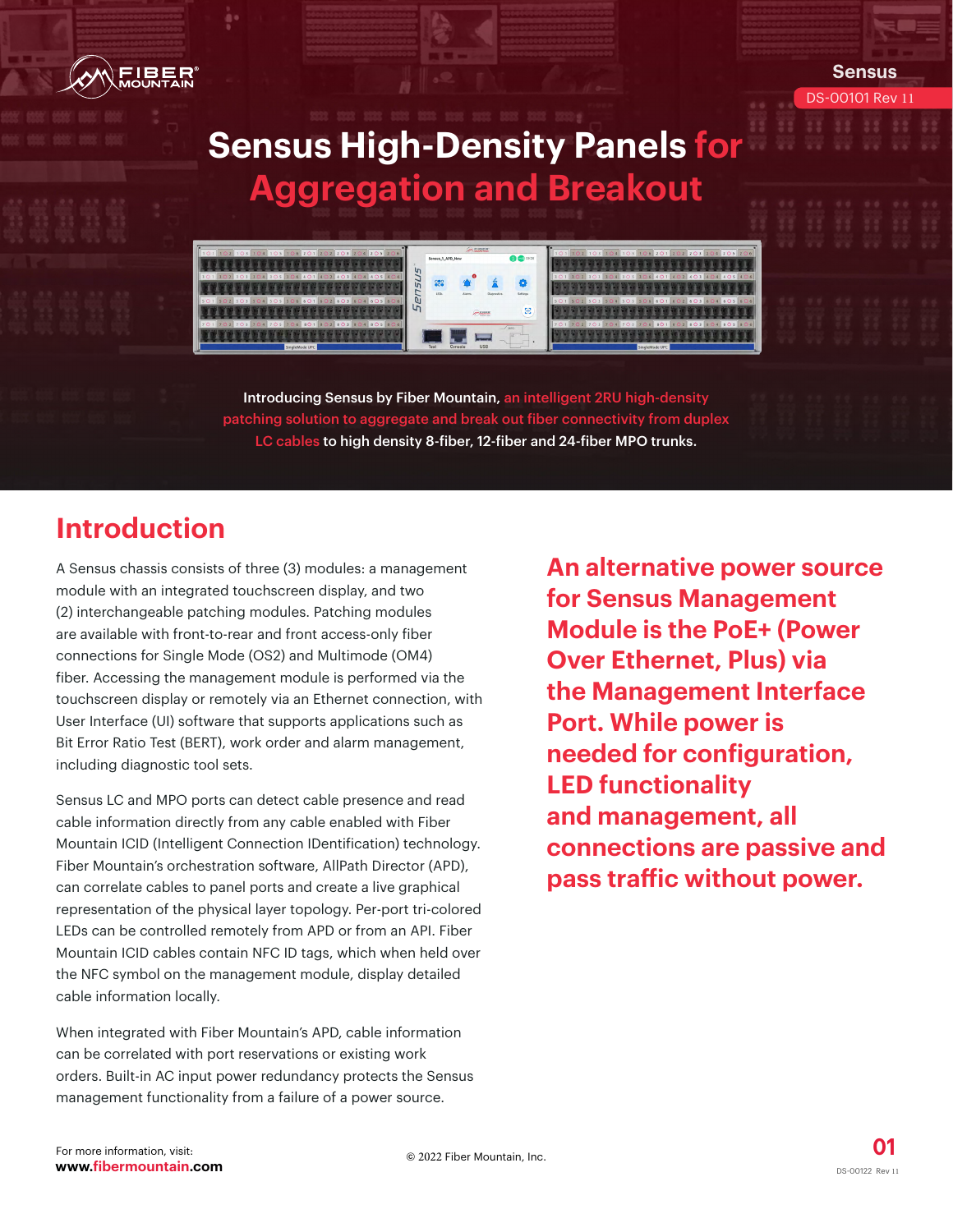

#### **Management Modules**

The Sensus management module contains Near-Field Communications (NFC) technology to read product information from ICID-enabled cables. The management module features an integrated four-inch (4") LCD touchscreen, which displays cable information read by the NFC reader. It may also provide technician work order details related to moves, adds, or changes.



Figure 1: Sensus Management Module

#### **Sensus Specifications**

| <b>Chassis Specifications</b>   |                                                                            |  |  |
|---------------------------------|----------------------------------------------------------------------------|--|--|
| Weight                          | $4.15$ lbs                                                                 |  |  |
| Rack<br>Mounting                | Fits 19", 21" and 23"<br>racks                                             |  |  |
| Slots                           | 3 (2 patching modules, 1<br>management module)                             |  |  |
| Dimensions<br>(H/W/D)           | 3.45" x 17.44" x 8.67"<br>(8.67 cm x 44.30 cm x<br>22.02 cm)               |  |  |
|                                 | Management Module Specifications                                           |  |  |
| Weight                          | $3.2$ lbs                                                                  |  |  |
| Dimensions                      | $3.23'' \times 4.31'' \times 8.77''$<br>(8.20 cm x 10.95 cm x<br>22.28 cm) |  |  |
|                                 |                                                                            |  |  |
|                                 | <b>Patching Module Specifications</b>                                      |  |  |
| Weight                          | $3.6$ lbs                                                                  |  |  |
| Dimensions                      | 3.23" x 6.35" x 8.87"<br>(8.20 cm x 16.13 cm x<br>22.53 cm)                |  |  |
| <b>Technical Specifications</b> |                                                                            |  |  |
| Operating<br>Temperature        | $0 - 50C$                                                                  |  |  |
| Voltage                         | 100-240 VAC @ 0.25A.<br>50/60 Hz                                           |  |  |
| <b>Fuse Rating</b>              | 1.6A, 250V Time Lag                                                        |  |  |

#### **Patching Modules**

Sensus' patching modules are hot-swappable and can break out or aggregate Duplex LC, 24-fiber MPO, 12-fiber MPO or 8-fiber MPO interfaces to LC or MPO connectivity. Several fiber mapping options allows for versatile cable configurations while simplifying compliance with TIA-5683-D.3 2016 standards for fiber polarity. Patching modules are available in Single Mode OS2 fiber or Multimode OM4 fiber options.



Figure 2: Sensus Patching Module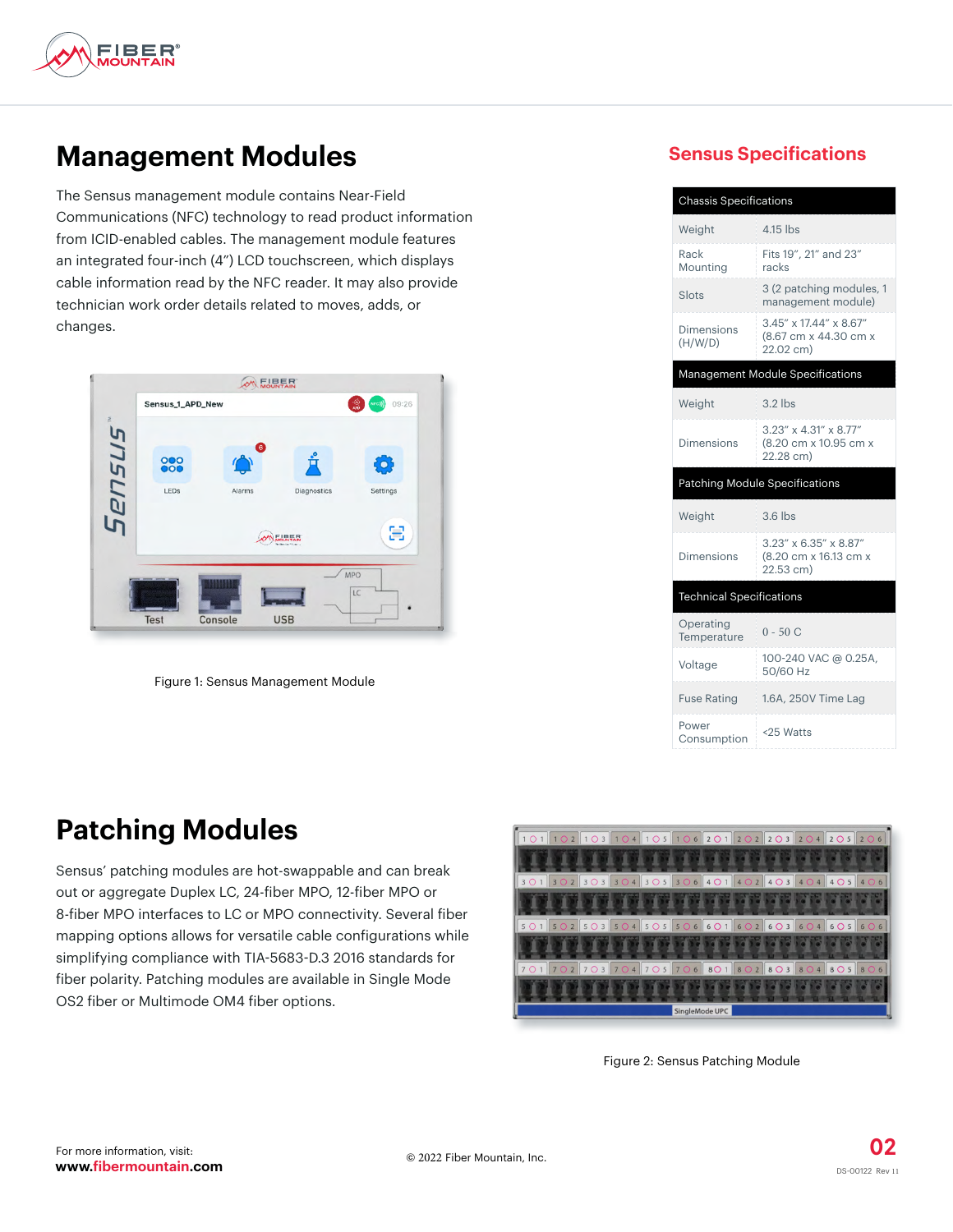

## **Configurable LEDs**

Each patching module port (front and rear) has an associated tri-color LED (red, amber or green). Applications for remotely-controlled LEDs may include technician guidance, alarming for unauthorized connections, flagging for maintenance or IEC recommended cleaning, reserving ports, marking for pending connection verification, replication of an associated network device's port status for port extender functionality, or any other user-defined criteria.



Figure 3a: Port Mapping: Duplex LC (Front view)

# **User Application Examples**

#### **Work Order Management**

The Sensus Work Order Application allows users to remotely deliver and track orders for tasks such as cable maintenance or moves, adds and changes. Work orders can be downloaded to a particular device from the APD client. Technicians can then access those work orders from the device's LCD touchscreen. Sensus tracks the progression of the work order from receipt to completion and communicates the current status to AllPath Director.



Figure 4: Single Sensus BERT



Figure 5: Dual Sensus BERT

## **Bit Error Ratio Test (BERT)**

Sensus supports an integral Bit Error Ratio Test (BERT) that uses the SFP port on the management module as the signal source. The BERT test port can be connected to an LC port of the patching module to test an endto-end path for continuity or impairments. The far end of the path under test can either be looped back or connected to the test port of the remote panel. Configuration can be completed by a technician working locally, or a remote user may execute a test provided a LC transceiver is installed and cabled appropriately. Test results are displayed locally and stored on the APD server for future reference.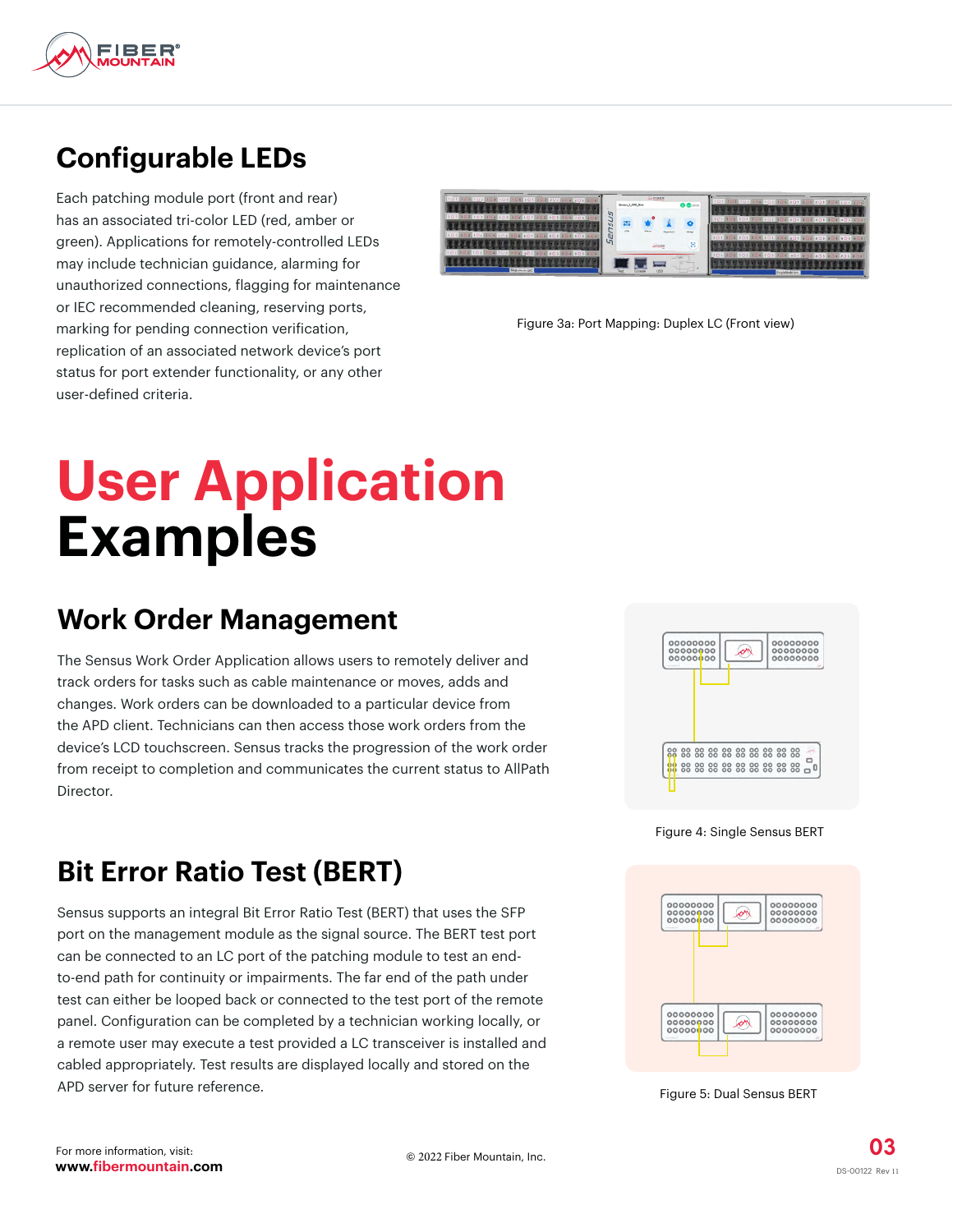

#### **Fiber Mountain's Orchestration - Layer 1 SDN**

AllPath Director (APD) SDN orchestration software provides network-wide visibility. Applications are designed to take advantage of the total network view, so tasks such as provisioning end-to-end connectivity are easily performed via point & click workflows. APD also provides documentation management with port labeling, reservation, asset management and more. Security is improved with audit trails providing historical records of provisioning and monitoring changes. A graphical rendering of the layer 1 topology provides a network -wide view of the physical layer, with enhanced features such as Path Finder, which draws out the connection path from a selected port to the destination.



Figure 6: AllPath Director (APD) Software provides full control of all Sensus functions

#### **Sensus Patching Modules with Front-to-Front Mapping**

| Catalog No. | Fiber Type         | Port Configuration |            | <b>Fiber Mapping</b> | Color | <b>Example Use Cases</b>                     |
|-------------|--------------------|--------------------|------------|----------------------|-------|----------------------------------------------|
| Single Mode |                    | Front A            | Front B    |                      |       |                                              |
| DX-2674-002 | SM OS <sub>2</sub> | 36xDuplex LC       | $3xMPO-24$ | Type HD-C            | White | LC Aggregation to Single Mode 24-Fiber Cable |
| DX-2672-002 | SM OS <sub>2</sub> | 36xDuplex LC       | 6xMPO-12   | Type A               | White | LC Aggregation to Single Mode 12-Fiber Cable |
| DX-2646-002 | SM OS <sub>2</sub> | 24xDuplex LC       | 6xMPO-8    | Type A               | White | LC Aggregation to Single Mode 8-Fiber Cable  |
| DX-2884-002 | SM OS <sub>2</sub> | 12xMPO-08          | $4xMPO-24$ | Type HD-A            | White | Breakout for MPO-24 to MPO-8                 |
| Multimode   |                    | Front A            | Front B    |                      |       |                                              |
| DX-2774-002 | MM OM4             | 36xDuplex LC       | 3xMPO-24   | Type HD-C            | White | LC Aggregation to Multimode 24-Fiber Cable   |
| DX-2772-002 | MM OM4             | 36xDuplex LC       | 6xMPO-12   | Type A               | White | LC Aggregation to Multimode 12-Fiber Cable   |
| DX-2746-002 | MM OM4             | 24xDuplex LC       | 6xMPO-8    | Type A               | White | LC Aggregation to Multimode 8-Fiber Cable    |
| DX-2984-002 | MM OM4             | $12xMPO-8$         | $4xMPO-24$ | Type HD-A            | White | Breakout for MPO-24 to MPO-8                 |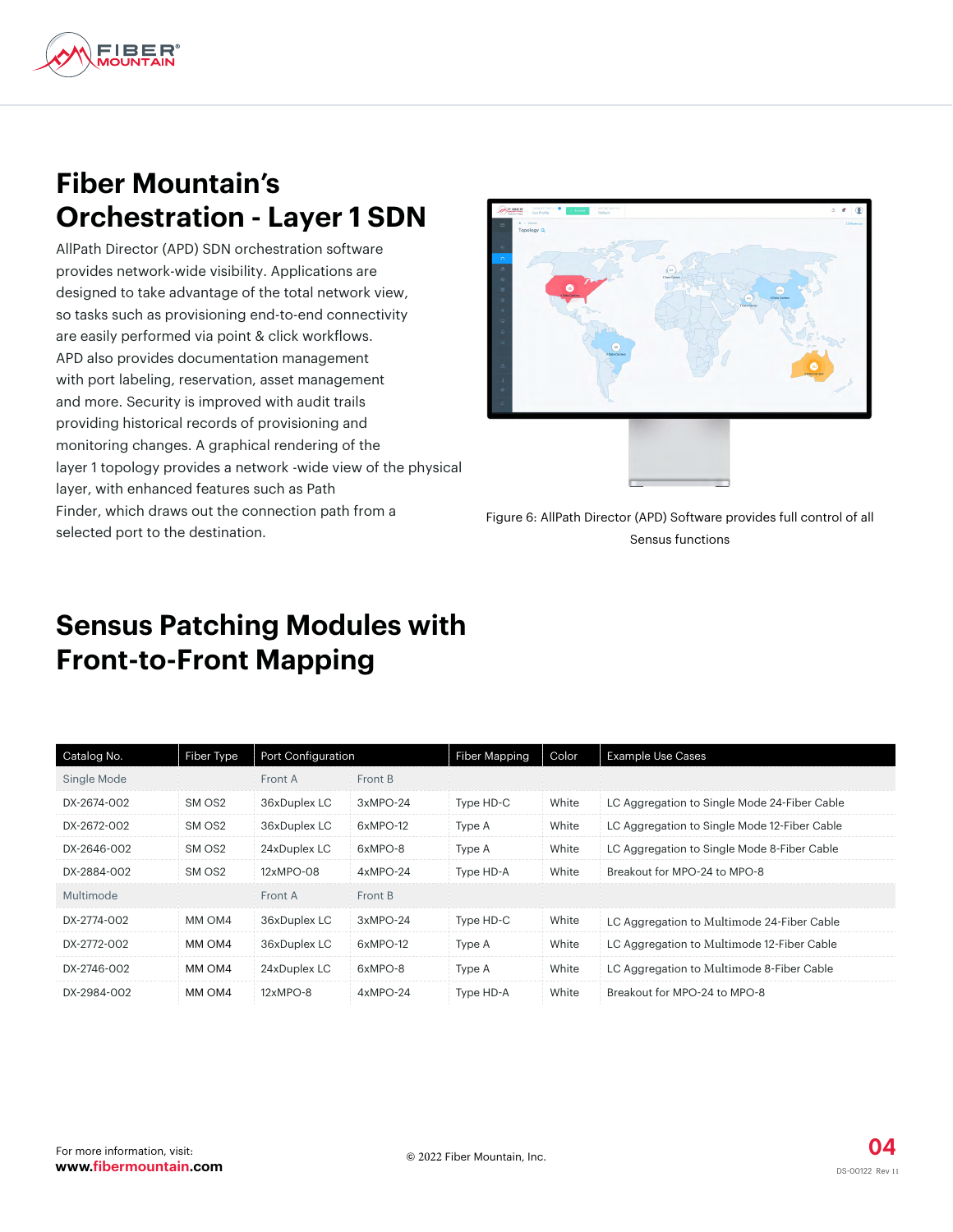

### **Sensus Patching Modules with Front-to-Rear Mapping**

| Catalog No. | Fiber Type | Port Configuration |              | Fiber Mapping | Color | Example Use Cases                            |
|-------------|------------|--------------------|--------------|---------------|-------|----------------------------------------------|
| Single Mode |            | Front              | Rear         |               |       |                                              |
| DX-2484-002 | SM OS2     | 48xDuplex LC       | 4xMPO-24     | Type HD-C     | White | LC Aggregation to Single Mode 24-Fiber Cable |
| DX-2444-002 | SM OS2     | 24xDuplex LC       | 2xMPO-24     | Type HD-C     | White | LC Aggregation to Single Mode 24-Fiber Cable |
| DX-2482-002 | SM OS2     | 48xDuplex LC       | 8xMPO-12     | Type A        | White | LC Aggregation to Single Mode 12-Fiber Cable |
| DX-2442-002 | SM OS2     | 24xDuplex LC       | 4xMPO-12     | Type A        | White | LC Aggregation to Single Mode 12-Fiber Cable |
| DX-2488-002 | SM OS2     | 48xDuplex LC       | 12xMPO-8     | Type A        | White | LC Aggregation to Single Mode 8-Fiber Cable  |
| DX-2446-002 | SM OS2     | 24xDuplex LC       | 6xMPO-8      | Type A        | White | LC Aggregation to Single Mode 8-Fiber Cable  |
| DX-2864-002 | SM OS2     | 12xMPO-8           | 4xMPO-24     | Type HD-A     | White | Breakout for MPO-24 to MPO-8                 |
| DX-2834-002 | SM OS2     | 6xMPO-8            | 2xMPO-24     | Type HD-A     | White | Breakout for MPO-24 to MPO-8                 |
| DX-2655-002 | SM OS2     | 36xDuplex LC       | 36xDuplex LC | Type A-B      | White | Patching for LC-to-LC                        |
| DX-2852-002 | SM OS2     | 12xMPO-12          | 12xMPO-12    | Type A        | White | Patching for MPO-12 to MPO-12                |
| DX-2854-002 | SM OS2     | 12xMPO-24          | 12xMPO-24    | Type A        | White | Patching for MPO-24 to MPO-24                |
| Multimode   |            | Front              | Rear         |               |       |                                              |
| DX-2584-002 | MM OM4     | 48xDuplex LC       | 4xMPO-24     | Type HD-C     | White | LC Aggregation to Multimode 24-Fiber Cable   |
| DX-2544-002 | MM OM4     | 24xDuplex LC       | $2xMPO-24$   | Type HD-C     | White | LC Aggregation to Multimode 24-Fiber Cable   |
| DX-2582-002 | MM OM4     | 48xDuplex LC       | 8xMPO-12     | Type A        | White | LC Aggregation to Multimode 12-Fiber Cable   |
| DX-2542-002 | MM OM4     | 24xDuplex LC       | 4xMPO-12     | Type A        | White | LC Aggregation to Multimode 12-Fiber Cable   |
| DX-2588-002 | MM OM4     | 48xDuplex LC       | 12xMPO-8     | Type A        | White | LC Aggregation to Multimode 8-Fiber Cable    |
| DX-2546-002 | MM OM4     | 24xDuplex LC       | 6xMPO-8      | Type A        | White | LC Aggregation to Multimode 8-Fiber Cable    |
| DX-2964-002 | MM OM4     | 12xMPO-8           | 4xMPO-24     | Type HD-A     | White | Breakout for MPO-24 to MPO-8                 |
| DX-2934-002 | MM OM4     | 6xMPO-8            | 2xMPO-24     | Type HD-A     | White | Breakout for MPO-24 to MPO-8                 |
| DX-2755-002 | MM OM4     | 36xDuplex LC       | 36xDuplex LC | Type A-B      | White | Patching for LC-to-LC                        |
| DX-2952-002 | MM OM4     | 12xMPO-12          | 12xMPO-12    | Type A        | White | Patching for MPO-12 to MPO-12                |
| DX-2954-002 | MM OM4     | 12xMPO-24          | 12xMPO-24    | Type A        | White | Patching for MPO-24 to MPO-24                |

#### **ICID-Enabled Cables with NFC Capability**

Fiber Mountain's pre-terminated multi-fiber Intelligent Connection IDentification (ICID) cables couple with Fiber Mountain products to provide a managed physical layer. ICID-enabled cables are programmed with data relevant to the cable, such as fiber type, manufacturing information, serial number, and a writable field used for tracking connector insertion counts. Connecting an ICID cable to a Fiber Mountain ICID-enabled product provides AllPath Director (APD) access to the details needed to document cable endpoint connections and track connection history. APD will retrieve information needed to create a real-time graphical topology of the physical layer.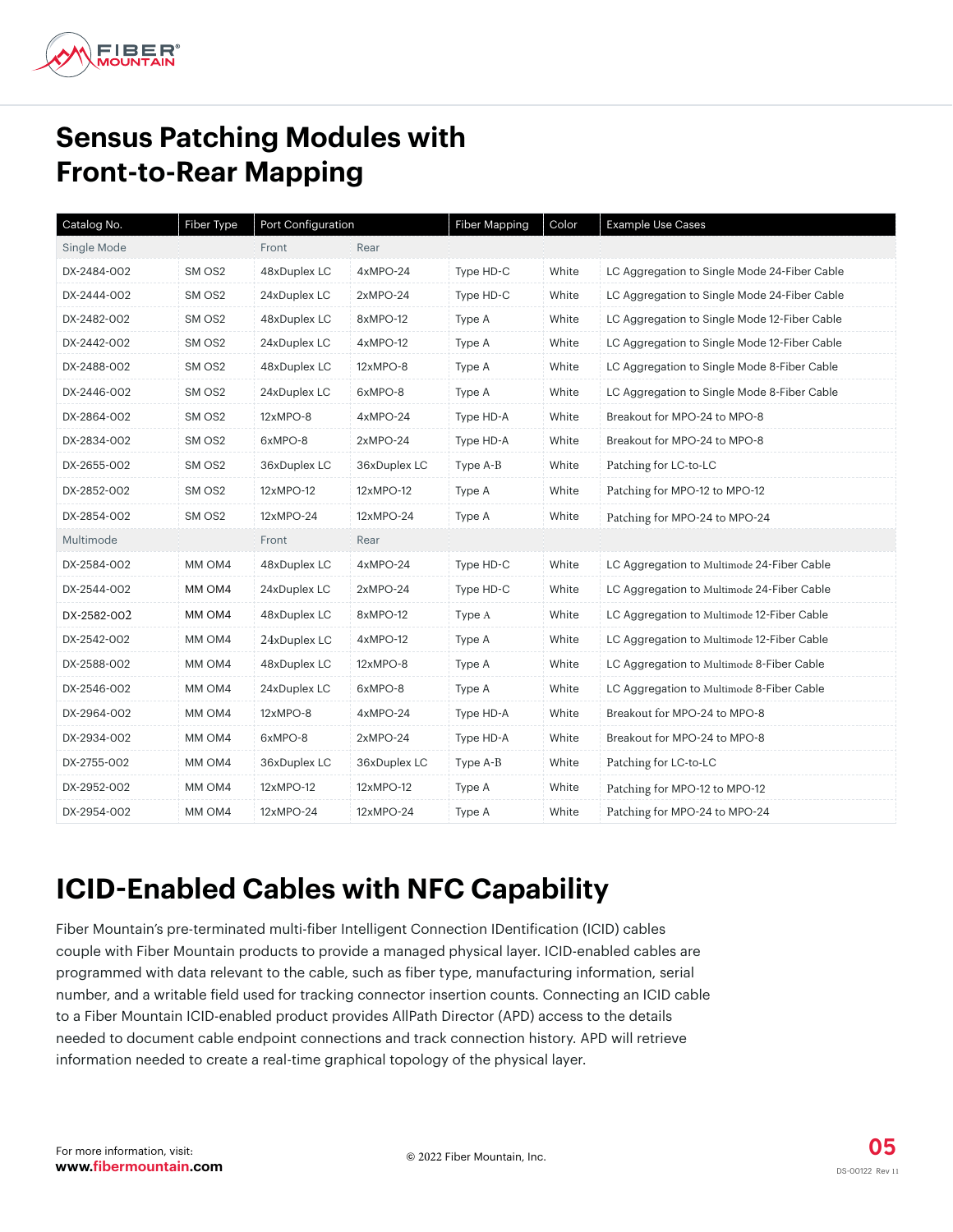

While cables can be purchased with ICID pre-installed, ICID can also be field-installed on to Fiber Mountain non-ICID cables or other manufacturers cables.

Capable of handling high-speed 10G, 25G, 40G, or 100G applications, Fiber Mountain's high quality glass-core bend-insensitive cables ensure efficient and consistent data transmission, while robust LC or MPO connectors minimize insertion and return loss. All cables are available in Single Mode or Multimode with either A, B, or C polarity and UL-rated Plenum, Riser, or LSZH jackets.



#### **Fiber Cable Catalog Number Configuration**

|                                                                           | Characteristic                        | SM-MPO:APC, MM-MPO:UPC   LC-UPC |                   |
|---------------------------------------------------------------------------|---------------------------------------|---------------------------------|-------------------|
| <b>Single Mode</b>                                                        | Insertion Loss<br>(single fiber max.) | $0.35$ dB                       | $0.30$ dB         |
| Internal fiber is Single Mode OS2.<br>Both MPO and LC Adapters are black. | Insertion Loss (all fibers typ.)      | $0.10 \text{ dB}$               | $0.10$ dB         |
|                                                                           | Return Loss (min.)                    | $> 55$ dB                       | > 50 dB           |
| <b>Multimode</b>                                                          | Insertion Loss<br>(single fiber max.) | $0.35$ dB                       | $0.30$ dB         |
| Internal fiber is Multimode OM4.<br>Both MPO and LC Adapters are black.   | Insertion Loss (all fibers typ.)      | $0.10$ dB                       | $0.10$ dB         |
|                                                                           | Return Loss (min.)                    | $> 20$ dB                       | $> 20 \text{ dB}$ |